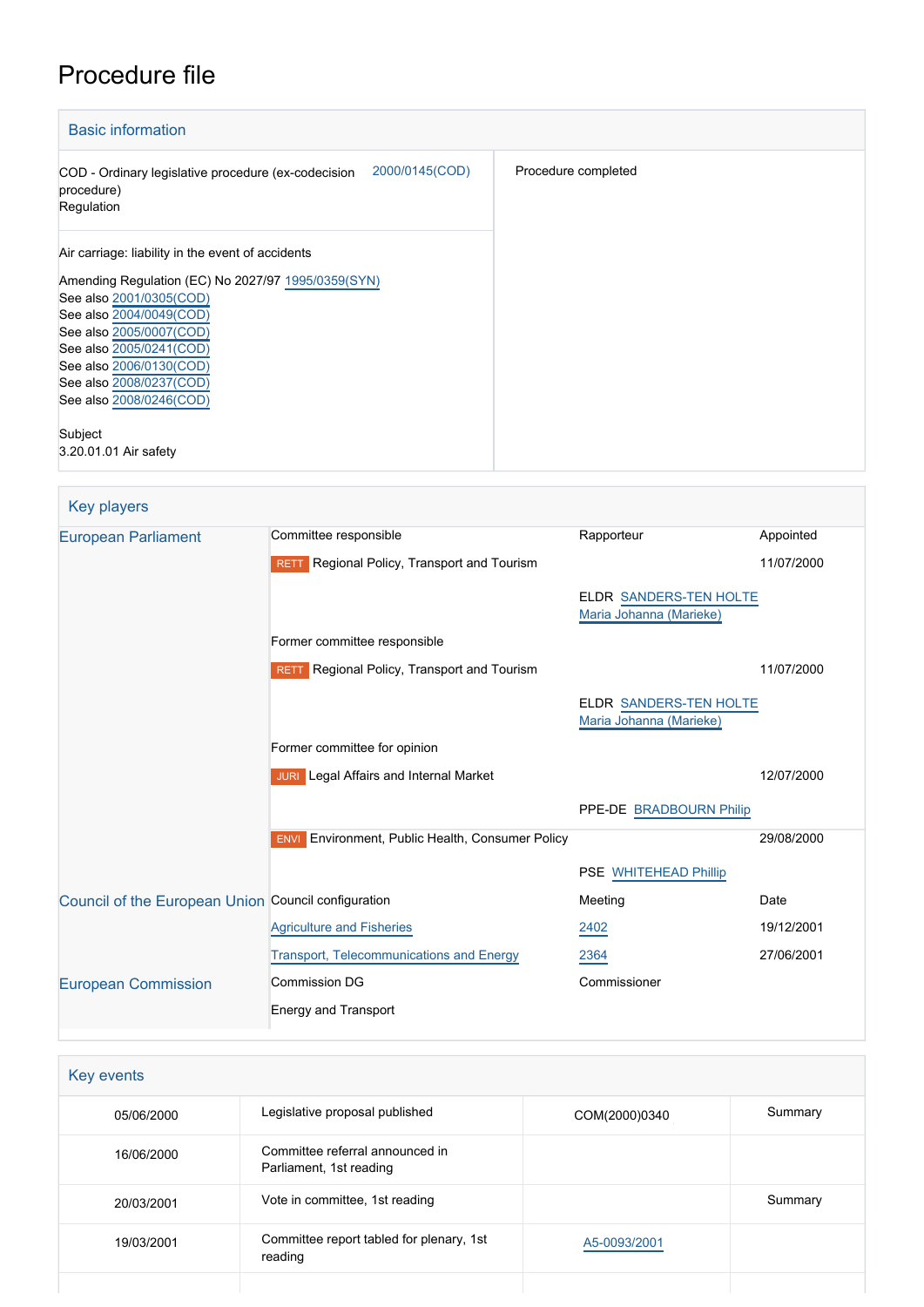| 04/04/2001 | Debate in Parliament                                        |               |         |
|------------|-------------------------------------------------------------|---------------|---------|
| 05/04/2001 | Decision by Parliament, 1st reading                         | T5-0192/2001  | Summary |
| 20/05/2001 | Modified legislative proposal published                     | COM(2001)0273 | Summary |
| 18/12/2001 | Council position published                                  | 10794/1/2001  | Summary |
| 17/01/2002 | Committee referral announced in<br>Parliament, 2nd reading  |               |         |
| 21/02/2002 | Vote in committee, 2nd reading                              |               | Summary |
| 20/02/2002 | Committee recommendation tabled for<br>plenary, 2nd reading | A5-0052/2002  |         |
| 12/03/2002 | Debate in Parliament                                        |               |         |
| 12/03/2002 | Decision by Parliament, 2nd reading                         | T5-0093/2002  | Summary |
| 13/05/2002 | Final act signed                                            |               |         |
| 13/05/2002 | End of procedure in Parliament                              |               |         |
| 30/05/2002 | Final act published in Official Journal                     |               |         |

| <b>Technical information</b> |                                                                |
|------------------------------|----------------------------------------------------------------|
| Procedure reference          | 2000/0145(COD)                                                 |
| Procedure type               | COD - Ordinary legislative procedure (ex-codecision procedure) |
| Procedure subtype            | Legislation                                                    |
| Legislative instrument       | Regulation                                                     |
|                              | Amending Regulation (EC) No 2027/97 1995/0359(SYN)             |
|                              | See also 2001/0305(COD)                                        |
|                              | See also 2004/0049(COD)                                        |
|                              | See also 2005/0007(COD)                                        |
|                              | See also 2005/0241(COD)                                        |
|                              | See also 2006/0130(COD)                                        |
|                              | See also 2008/0237(COD)                                        |
|                              | See also 2008/0246(COD)                                        |
| Legal basis                  | EC Treaty (after Amsterdam) EC 080-p2                          |
| Stage reached in procedure   | Procedure completed                                            |
| Committee dossier            | RETT/5/14632                                                   |

| Documentation gateway                             |             |                                                 |            |            |         |
|---------------------------------------------------|-------------|-------------------------------------------------|------------|------------|---------|
| Legislative proposal                              |             | COM(2000)0340<br>OJ C 337 28.11.2000, p. 0068 E | 06/06/2000 | EC         | Summary |
| Economic and Social Committee: opinion.<br>report |             | CES0046/2001<br>OJ C 123 25.04.2001, p. 0047    | 25/01/2001 | <b>ESC</b> |         |
| Committee draft report                            |             | PE286.622                                       | 02/02/2001 | EP         |         |
| Committee opinion                                 | <b>JURI</b> | PE294.906/DEF                                   | 22/02/2001 | EP         |         |
| Committee opinion                                 | <b>ENVI</b> | PE297.200/DEF                                   | 12/03/2001 | EP         |         |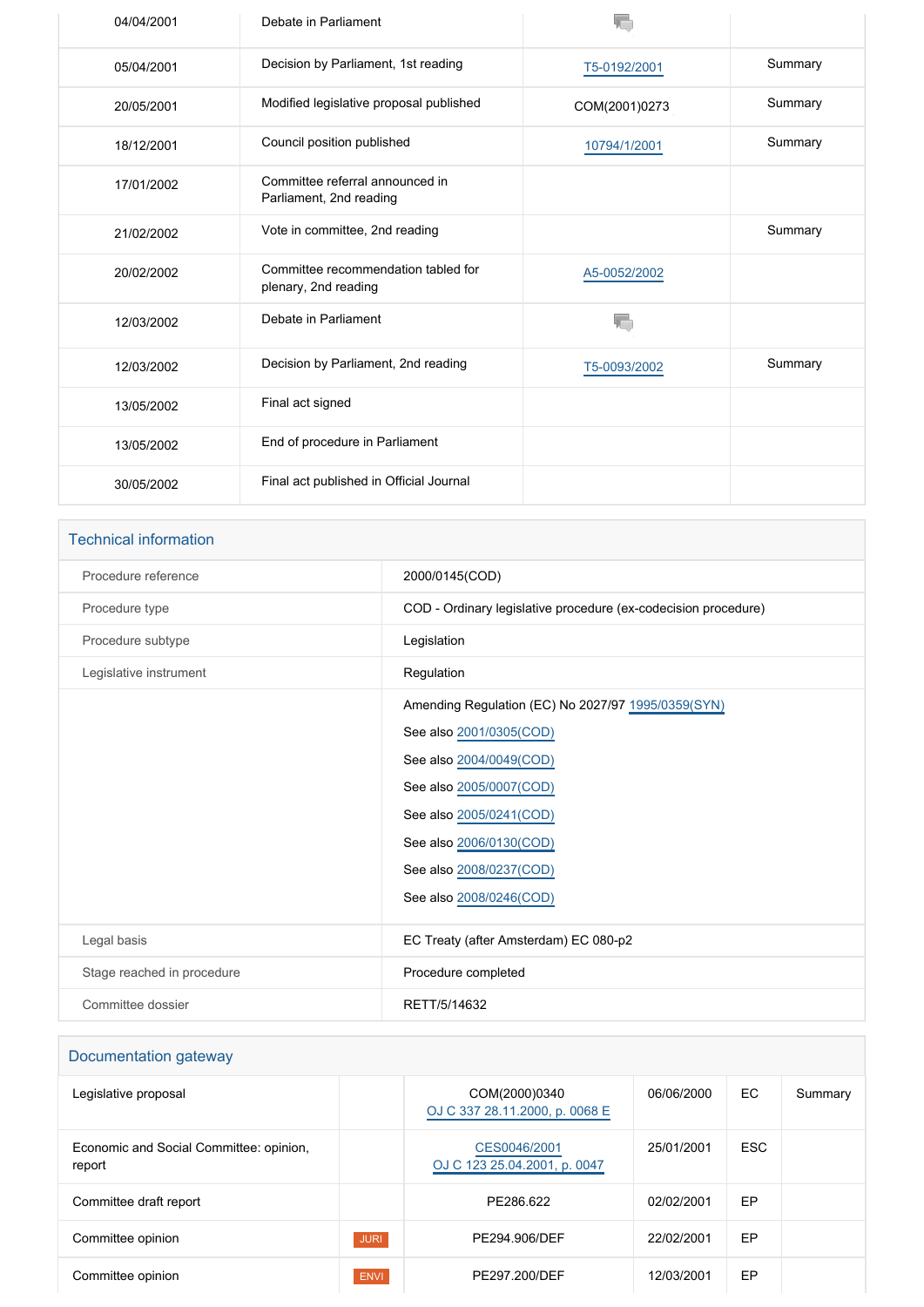| Amendments tabled in committee                                     | PE286.622/AM                                           | 14/03/2001 | EP        |         |
|--------------------------------------------------------------------|--------------------------------------------------------|------------|-----------|---------|
| Committee report tabled for plenary, 1st<br>reading/single reading | A5-0093/2001                                           | 20/03/2001 | EP        |         |
| Text adopted by Parliament, 1st<br>reading/single reading          | T5-0192/2001<br>OJ C 021 24.01.2002, p.<br>0256-0312 E | 05/04/2001 | EP        | Summary |
| Modified legislative proposal                                      | COM(2001)0273<br>OJ C 213 31.07.2001, p. 0298 E        | 21/05/2001 | <b>EC</b> | Summary |
| Council position                                                   | 10794/1/2001<br>OJ C 058 05.03.2002, p. 0008 E         | 19/12/2001 | CSL       | Summary |
| Commission communication on Council's<br>position                  | SEC(2001)1946                                          | 10/01/2002 | EC        | Summary |
| Committee draft report                                             | PE301.845                                              | 15/02/2002 | EP        |         |
| Committee recommendation tabled for<br>plenary, 2nd reading        | A5-0052/2002                                           | 21/02/2002 | EP        |         |
| Text adopted by Parliament, 2nd reading                            | T5-0093/2002<br>OJ C 047 27.02.2003, p.<br>0024-0061 E | 12/03/2002 | EP        | Summary |

#### Additional information

European Commission **[EUR-Lex](http://ec.europa.eu/prelex/liste_resultats.cfm?CL=en&ReqId=0&DocType=COD&DocYear=2000&DocNum=0145)** 

#### Final act

 [Regulation 2002/889](https://eur-lex.europa.eu/smartapi/cgi/sga_doc?smartapi!celexplus!prod!CELEXnumdoc&lg=EN&numdoc=32002R0889) [OJ L 140 30.05.2002, p. 0002](https://eur-lex.europa.eu/JOHtml.do?uri=OJ:L:2002:140:SOM:EN:HTML) Summary

### Air carriage: liability in the event of accidents

PURPOSE : to establish a uniform liability regime for European Community air carriers with regard to recent developments in international law. CONTENT : Regulation 2027/97/EC on air carrier liability in the case of accidents establishes a uniform liability regime for the European Community air carriers. Passengers and EC air carriers alike benefit from the existence of a uniform system that creates certainty. This proposal provides for the revision of this system in order to take account of recent developments in international law. Firstly, the Montreal Convention establishes a modernised and uniform legal framework to govern the liability of airlines for damage to passengers, baggage cargo incurred during international journeys. It represents a considerable improvement over the current international regime in this area - the system based on the Warsaw Convention of 1929 - and will completely replace that regime over time. The proposed changes to Regulation 2027/97/EC would ensure that the liability limits and legal defences are harmonised on Montreal standards for all transport carried out by European carriers, regardless of the route on which the accident occurred. Therefore, this will ensure a high degree of uniformity within the Community. The only substantial addition to the existing Community regime is proposed in the fields of baggage and delay. Under the proposed amendment, the provisions of the Montreal Convention relating to loss of, damage to and destruction of baggage and damage occasioned by delay, would be incorporated into the Community regime. This will ensure that Community legislation deals with all the key liability issues of relevance and concern to passengers. As for the entry into force of the revised regulation, the Commission would certainly priviledge the earliest date compatible with the Community legislative process and the necessary adaptation of the industry. It has however to recognise that such an entry into force before that of the Montreal Convention could create some confusion as to the obligations of Community carriers. It suggests therefore that efforts are done to ensure simultaneity as much as feasible.?

### Air carriage: liability in the event of accidents

The committee adopted the report by Marieke SANDERS-TEN HOLTE (ELDR, NL) broadly approving the Commission proposal under the codecision procedure (1st reading). It adopted a number of amendments designed to tidy up the text and improve passenger information. In particular, it wanted to ensure that adequate liability information was made available to passengers before tickets were purchased. A summary of the main provisions of the Montreal Convention - applicable to Community air carriers as required by the Regulation - governing liability of passengers and their baggage should be made available at all points of sale, including sale by telephone and via the Internet. The committee proposed a model notice to be displayed by all Community airlines at points of sale, giving full and detailed information on passenger compensation, advance payments, delays, baggage, complaints and time limits for action. It also wanted each carrier to include the local currency equivalent as well as the Special Drawing Rights (SDRs). The rapporteur also wished to highlight the fact that, for some non-EU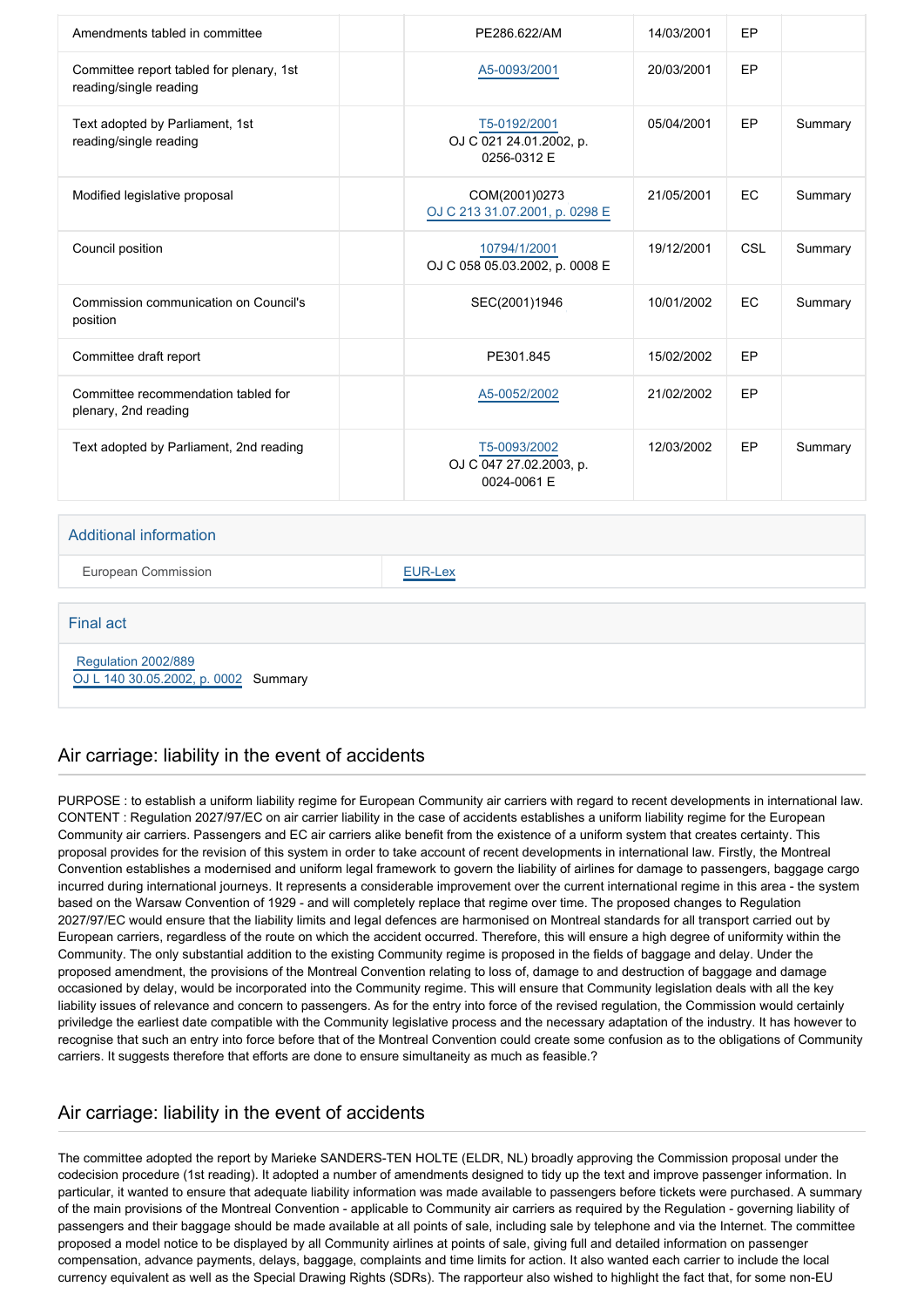carriers, the Warsaw Convention would continue to exist alongside the Montreal Convention for an indefinite period. Passengers should be aware of the difference in the two regimes. The committee also felt that there should be a definition of the term 'baggage', given that liability for damage to baggage was being introduced into the EC regulation for the first time, to make it clear that this covered both checked and unchecked baggage. Lastly, it felt that the application of the regulation should be assessed after three years, rather than six years as proposed by the Commission, and that the regulation should be continually aligned with ICAO updates. ?

## Air carriage: liability in the event of accidents

The European Parliament adopted, by a large majority, the resolution by Mrs Marieke SANDERS-TEN HOLTE (ELDR, NL) on air carrier liability. (Please refer to the previous document). ?

### Air carriage: liability in the event of accidents

The Commission accepts the following amendments which relate in particular to: - introducing a new recital acknowledging that, even after the Montreal Convention comes into effect, the liability of some non-Community carriers will continue to be governed by the Warsaw System (offering poor protection). This acknowledgement reinforces the justification of the obligations on third country carriers to inform passengers of their liability provisions; - further emphasises, in a recital, of the importance of transparent rules on liability for passengers and air carriers; defining precisely the subject of the proposed amending regulation, as being liability for the carriage of passengers and their baggage by air, not of cargo; - clarifying the three aims of the proposed amending regulation; - aligning the proposed amending regulation on the Montreal Convention, which allows corporate bodies as well as natural persons to claim compensation; - introducing a definition of baggage, as it removes uncertainty about the inclusion of unchecked baggage and aligns the proposed amending regulation on the Montreal Convention; clarifying that the obligation of full insurance relates to liability for passengers in the context of the regulation; - an obligation concerning responses to complaints should not be limited to liability but form part of a wider measure covering all subjects of complaint; - reintroducing into the proposed amending regulation a necessary statement of the conditions under which an advance payment to meet economic hardship resulting from death or injury is returnable; - clarifying and strengthening the obligation in the proposed amending regulation on air carriers to make available a summary of liability provisions at points of sale; - obliging air carriers to give passengers purchasing air transport in the Community a written indication of the liability provisions applying to their flights instead of a formal notice, so allowing carriers to give the information in a simpler and more useful form; - advancing the date by which the Commission must report on the application of the proposed amending regulation, so allowing a more rapid assessment of the effectiveness of passenger protection. It also links the revision of the financial limits on liability to the procedures established by the Montreal Convention.?

### Air carriage: liability in the event of accidents

In its common position the Council followed the lines of the Commission proposal, taking into account the opinion of the Economic and Social Committee and, in particular, the amendments requested by the European Parliament in first reading. Specific points that were raised by the Council concern the following: - the Council agreed to add a new recital, in order to underline that Regulation 2027/97/EC, as amended by the Regulation under consideration, reinforce - in line with the Montreal Convention the protection of passengers and their dependants; - the Council agreed to add a new recital, providing that a Community air carrier should not be able to avail itself of Article 21(2) of the Montreal Convention - regarding compensation for damages in case of death or injury of passengers exceeding 100 000 Special Drawing Rights, unless it proves that the damage was not due to the negligence or other wrongful act or omission of the carrier or its servants or agents; - the Council welcomed the suggestion of the European Parliament concerning the notice contained in the Annex to the Regulation, because it simplifies and clarifies the information regarding air carrier liability that must be provided by Community air carriers to their passengers. As a consequence of this notice, the first paragraph of Article 6 of Regulation 2027/97/EC was no more needed; - the Council agreed to adapt the text in the light of the practice according to which a Regulation enters into force on the day of its publication in the Official Journal. With respect to the date from which the Regulation should apply, the Council decided to provide that the Regulation should apply from the date of its entry into force or from the date of the entry into force of the Montreal Convention for the Community, whichever is the later. This is intended to ensure the necessary parallelism between the Regulation and the Montreal Convention; - the Council, followed by the Commission, observed that damages caused in the context of air carriage might possibly result in liability both under the Montreal Convention or Regulation 2027/97/EC and the Package Tour Directive. Therefore, both institutions entered a joint statement to the common position, stating that in order to provide a consistent liability regime they will consider the need for clarification of this issue in advance of the entry into force of the Montreal Convention and Regulation 2027/97/EC as amended, if necessary through a revision of the Package Tour Directive; - the Council and the Commission further recognised that Regulation 2027/97 does not cover all carriers that are liable under the Montreal Convention and whose principal place of business is within the Community. Therefore, in the same joint statement as indicated under the precedent point, the Council and the Commission stated that with respect to these carriers it is desirable that Member States take appropriate measures, by implementing the Montreal Convention to provide for an equally high standard of passenger protection, in particular standards of liability. With regard to the amendments adopted by the European Parliament, the Council followed, in full or in substance, all amendments by the European Parliament, very often in the form suggested by the latter. A new paragraph regarding 'baggage delays' was inserted, several headings were added or modified, and the text of certainparagraphs was changed. The paragraph regarding private insurance was deleted, since the Council felt that this could lead to misunderstanding regarding the extent of the (unlimited) liability of Community air carriers in respect of the carriage of passengers and their baggage by air.?

### Air carriage: liability in the event of accidents

The common position is very close to the Commission's modified proposal, with some redrafting. The Council accepted amendments by the Parliament refused by the Commission. This acceptance has removed the Commission's grounds for refusal, that the extension of Community competence might become a political obstacle to adoption of the regulation. The Commission therefore accepts the common position and the joint declaration attached.?